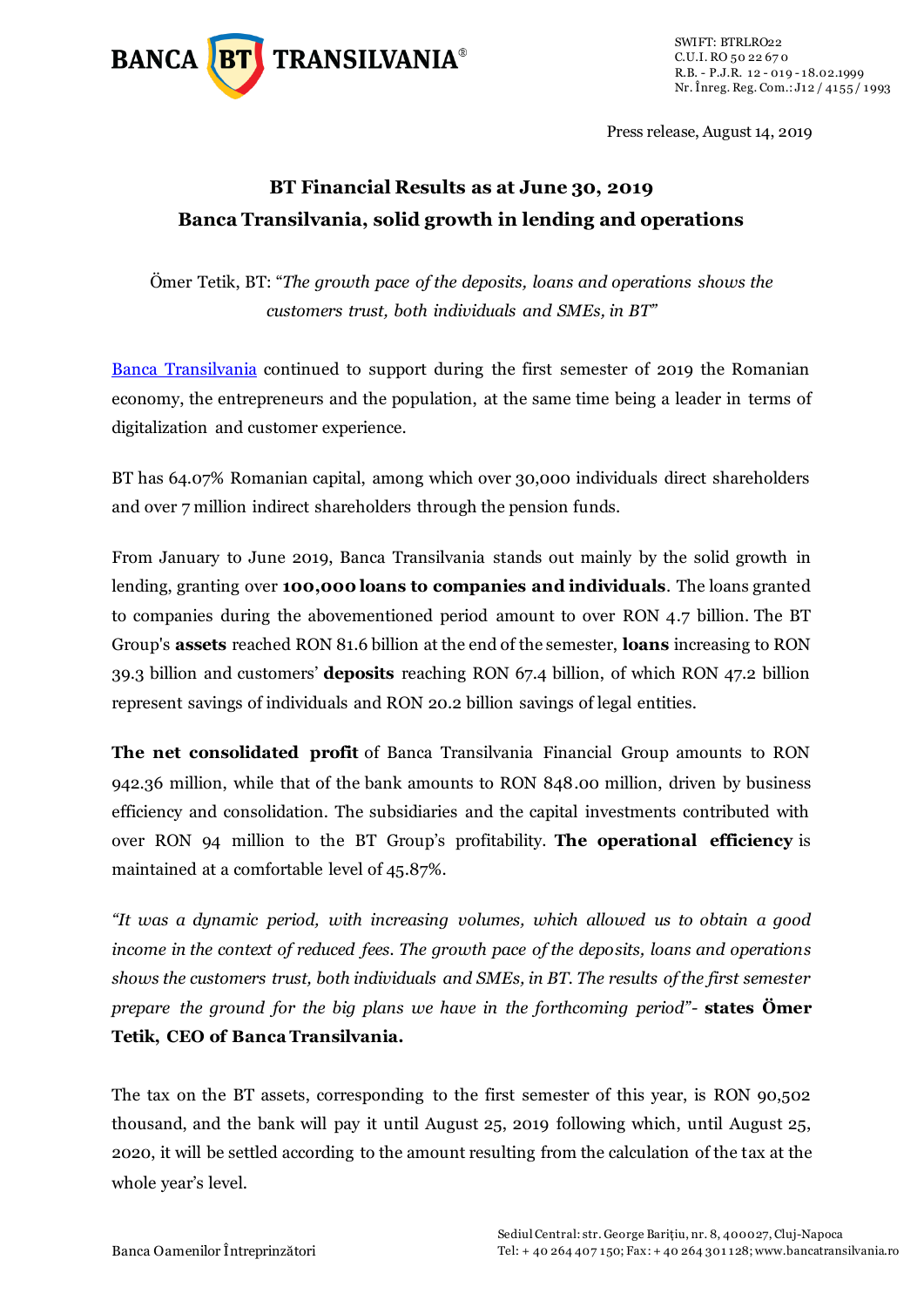

Further to the level of the preliminary tax on assets, calculated on the reference date 30 June 2019 and taking into account a proportional calculation, if BT would book the effect of this tax for the period of 6 months ended on June 30, 2019, the net profit at this date would reach RON 809.98 million instead of RON 848.00 million.

# **Supporting the entrepreneurs, the population and continuing the digital strategy:**

- Over 11 billion RON is the balance of mortgages/home equity loans.
- ≈RON 16 billion is the portfolio of SME loans (following the European definition of SMEs).
- BT has a 3.9 million cards portfolio and a 22% issued cards market share in Romania.
- ≈130 million transactions were performed during the first half of 2019 with BT cards.

• + 46% number of transactions performed with cards and payment accessories (BT Pay wallet, watch, bracelet and contactless sticker), compared to the same period of 2018.

• The BT Pay application has over 300,000 users; +170% the number of transfers from BT Pay to application's users based on the phone number from the contact list, respectively through IBAN to clients of other banks (June 2019 vs. December 2018). The number of payments with BT Pay doubled during the first six months of the year.

• Almost 3 million cash deposits at the multifunctional ATMs during the first 6 months of the year, which means  $\approx$ 500,000/month.

• Over 1.2 million people use BT24 Internet Banking, respectively 750,000, BT24 Mobile Banking.

• BT is among the first banks in Romania to offer the Apple Pay service to its customers, the facility being extremely well received.

• Also in the digital area, BT announced, in collaboration with an international FinTech, the launch of the BT Visual Help application, through which customers can manage their cards easily, 24/7 and free of charge, [via their phone; launching BT Open Banking \(BT Api](https://apistorebt.ro/)  [Store\),](https://apistorebt.ro/) which allows FinTechs and other technology companies to test their integration with BT; pioneering on Instant Payments by [joining the service with the same name,](https://www.bancatransilvania.ro/bt-social-media-newsroom/stiri/platile-instant-lansate-in-romania-de-transfond-banca-transilvania-si-cec-bank/) which ensures non-stop transfer of money (RON) in less than 10 seconds between the banks that are part of the project.

The non-performing exposures ratio, according to the EBA index, is 4.65% as of June 30, 2019; The non-performing exposures coverage ratio according to the EBA standards is 96%. If the